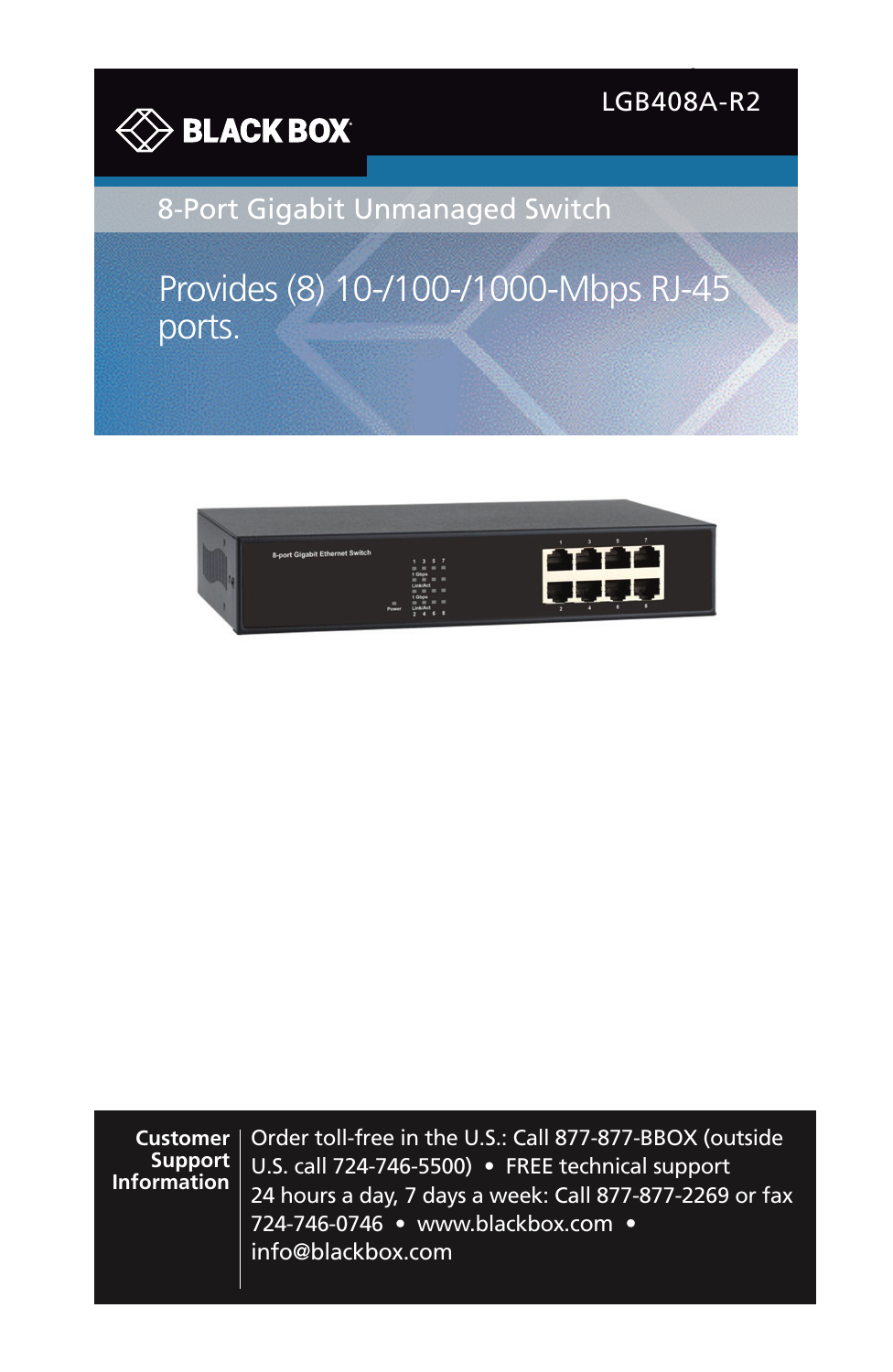# Trademarks Used in this Manual

Trademarks Used in this Manual

Black Box and the Double Diamond logo are registered trademarks of BB Technologies, Inc.

Mac is a registered trademark of Apple Computer, Inc.

Any other trademarks mentioned in this manual are acknowledged to be the property of the trademark owners.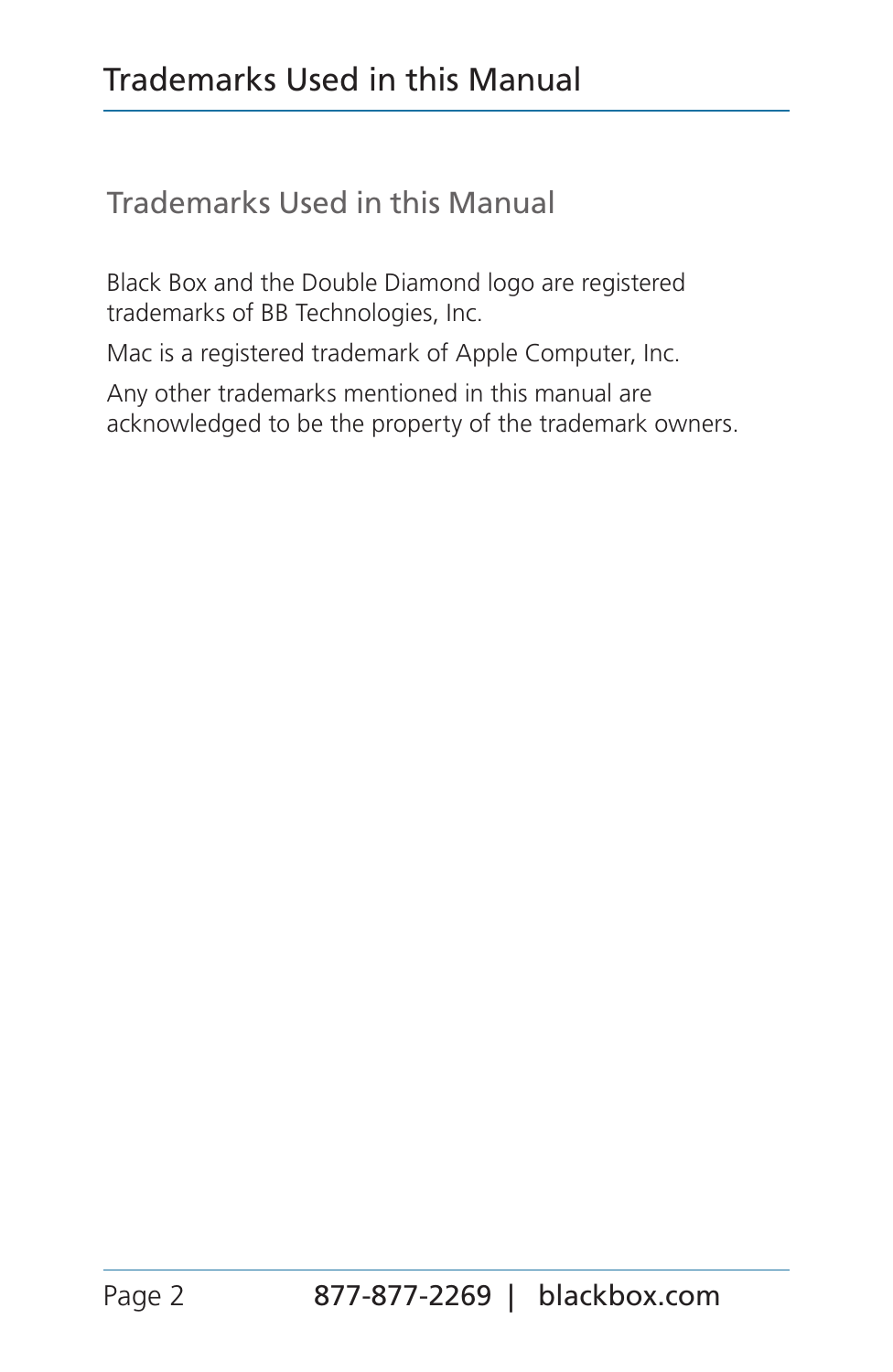## FEDERAL COMMUNICATIONS COMMISSION AND INDUSTRY CANADA RADIO FREQUENCY INTERFERENCE STATEMENTS

This equipment generates, uses, and can radiate radiofrequency energy, and if not installed and used properly, that is, in strict accordance with the manufacturer's instructions, may cause interference to radio communication. It has been tested and found to comply with the limits for a Class A computing device in accordance with the specifications in Subpart B of Part 15 of FCC rules, which are designed to provide reasonable protection against such interference when the equipment is operated in a commercial environment. Operation of this equipment in a residential area is likely to cause interference, in which case the user at his own expense will be required to take whatever measures may be necessary to correct the interference.

Changes or modifications not expressly approved by the party responsible for compliance could void the user's authority to operate the equipment.

*This digital apparatus does not exceed the Class A limits for radio noise emission from digital apparatus set out in the Radio Interference Regulation of Industry Canada.*

*Le présent appareil numérique n'émet pas de bruits radioélectriques dépassant les limites applicables aux appareils numériques de classe A prescrites dans le Règlement sur le brouillage radioélectrique publié par Industrie Canada.*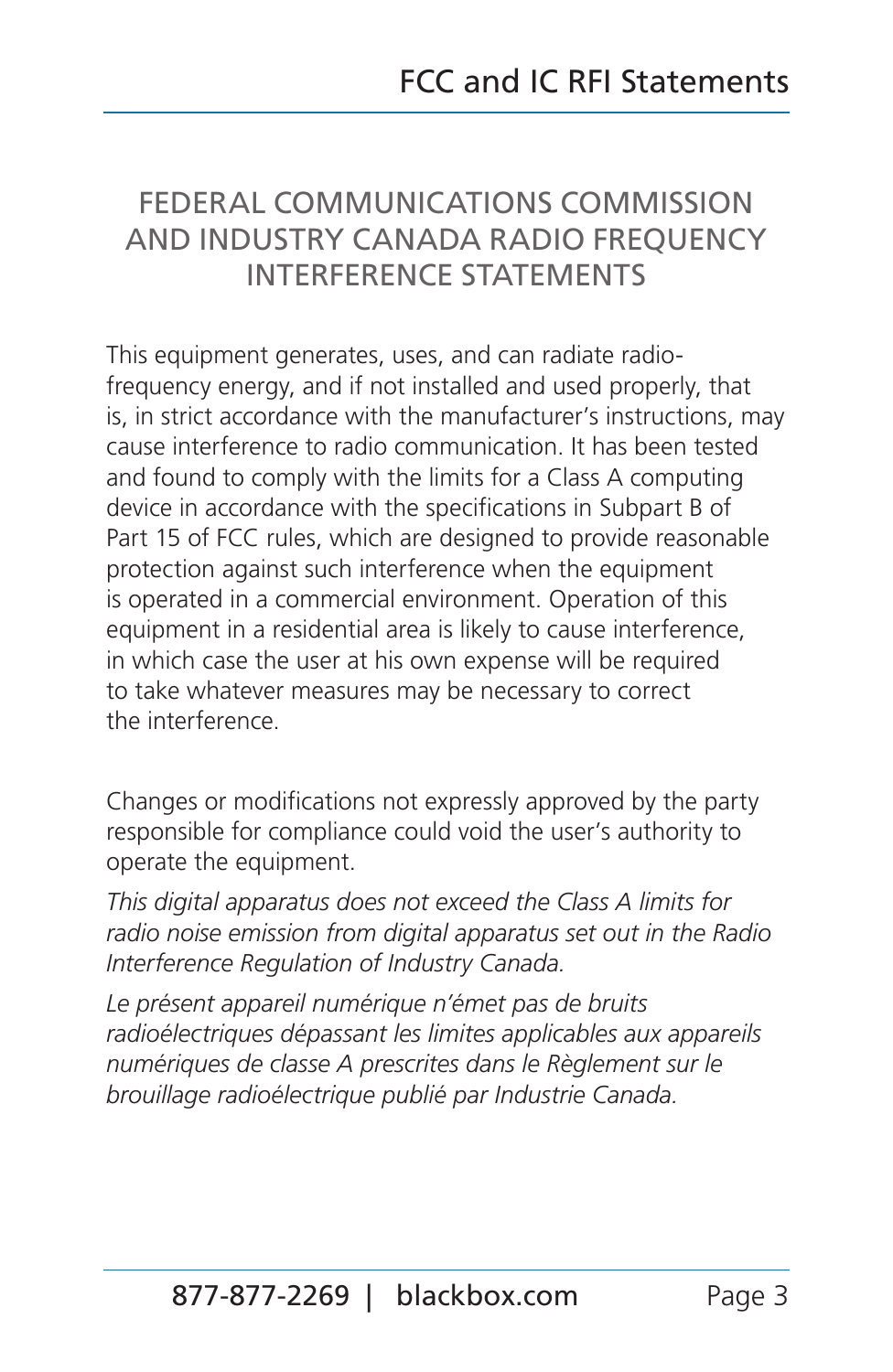Normas Oficiales Mexicanas (NOM) Electrical Safety Statement INSTRUCCIONES DE SEGURIDAD

- 1. Todas las instrucciones de seguridad y operación deberán ser leídas antes de que el aparato eléctrico sea operado.
- 2. Las instrucciones de seguridad y operación deberán ser guardadas para referencia futura.
- 3. Todas las advertencias en el aparato eléctrico y en sus instrucciones de operación deben ser respetadas.
- 4. Todas las instrucciones de operación y uso deben ser seguidas.
- 5. El aparato eléctrico no deberá ser usado cerca del agua por ejemplo, cerca de la tina de baño, lavabo, sótano mojado o cerca de una alberca, etc.
- 6. El aparato eléctrico debe ser usado únicamente con carritos o pedestales que sean recomendados por el fabricante.
- 7. El aparato eléctrico debe ser montado a la pared o al techo sólo como sea recomendado por el fabricante.
- 8. Servicio—El usuario no debe intentar dar servicio al equipo eléctrico más allá a lo descrito en las instrucciones de operación. Todo otro servicio deberá ser referido a personal de servicio calificado.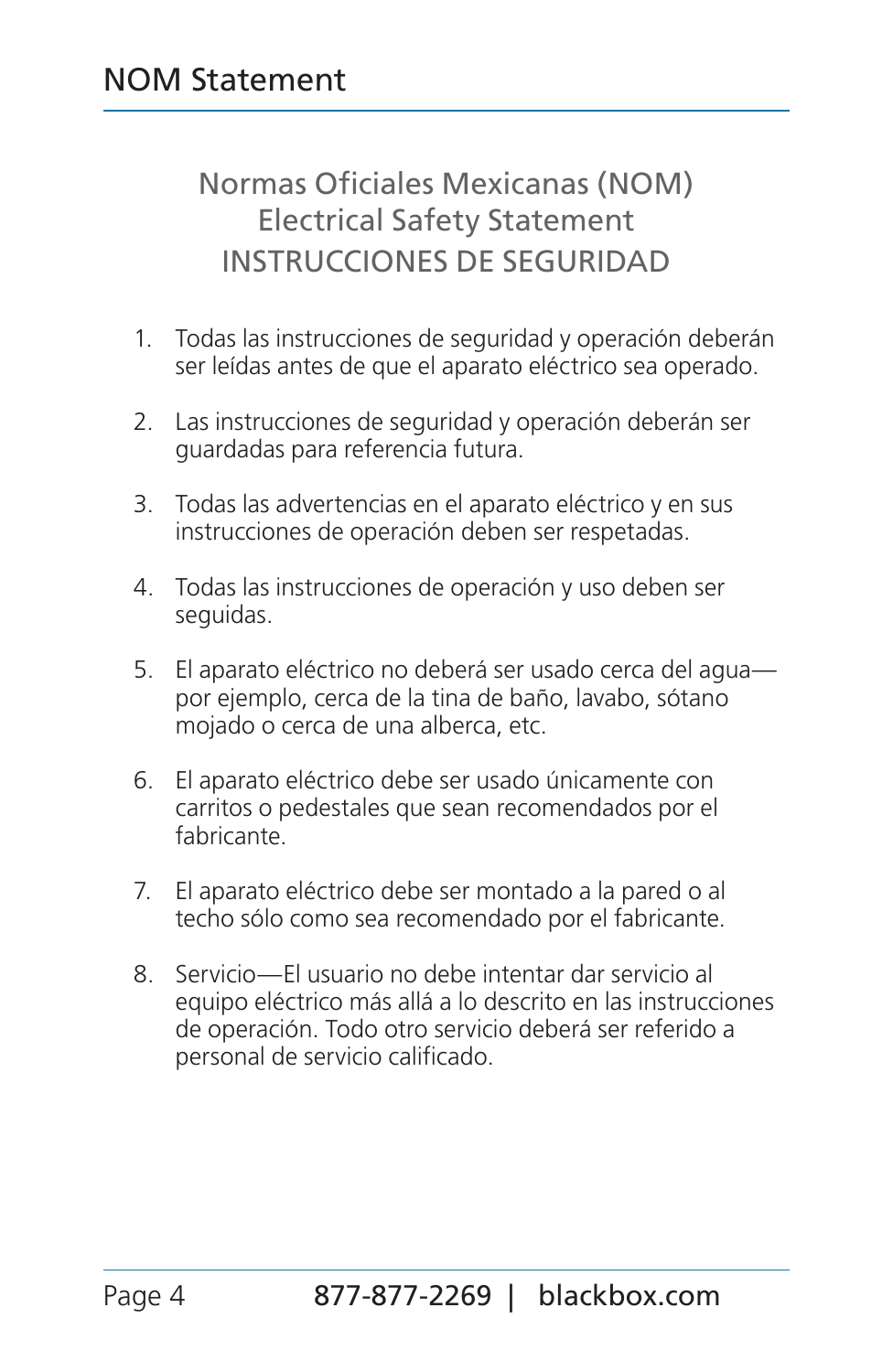- 9. El aparato eléctrico debe ser situado de tal manera que su posición no interfiera su uso. La colocación del aparato eléctrico sobre una cama, sofá, alfombra o superficie similar puede bloquea la ventilación, no se debe colocar en libreros o gabinetes que impidan el flujo de aire por los orificios de ventilación.
- 10. El equipo eléctrico deber ser situado fuera del alcance de fuentes de calor como radiadores, registros de calor, estufas u otros aparatos (incluyendo amplificadores) que producen calor.
- 11. El aparato eléctrico deberá ser connectado a una fuente de poder sólo del tipo descrito en el instructivo de operación, o como se indique en el aparato.
- 12. Precaución debe ser tomada de tal manera que la tierra fisica y la polarización del equipo no sea eliminada.
- 13. Los cables de la fuente de poder deben ser guiados de tal manera que no sean pisados ni pellizcados por objetos colocados sobre o contra ellos, poniendo particular atención a los contactos y receptáculos donde salen del aparato.
- 14. El equipo eléctrico debe ser limpiado únicamente de acuerdo a las recomendaciones del fabricante.
- 15. En caso de existir, una antena externa deberá ser localizada lejos de las lineas de energia.
- 16. El cable de corriente deberá ser desconectado del cuando el equipo no sea usado por un largo periodo de tiempo.
- 17. Cuidado debe ser tomado de tal manera que objectos liquidos no sean derramados sobre la cubierta u orificios de ventilación.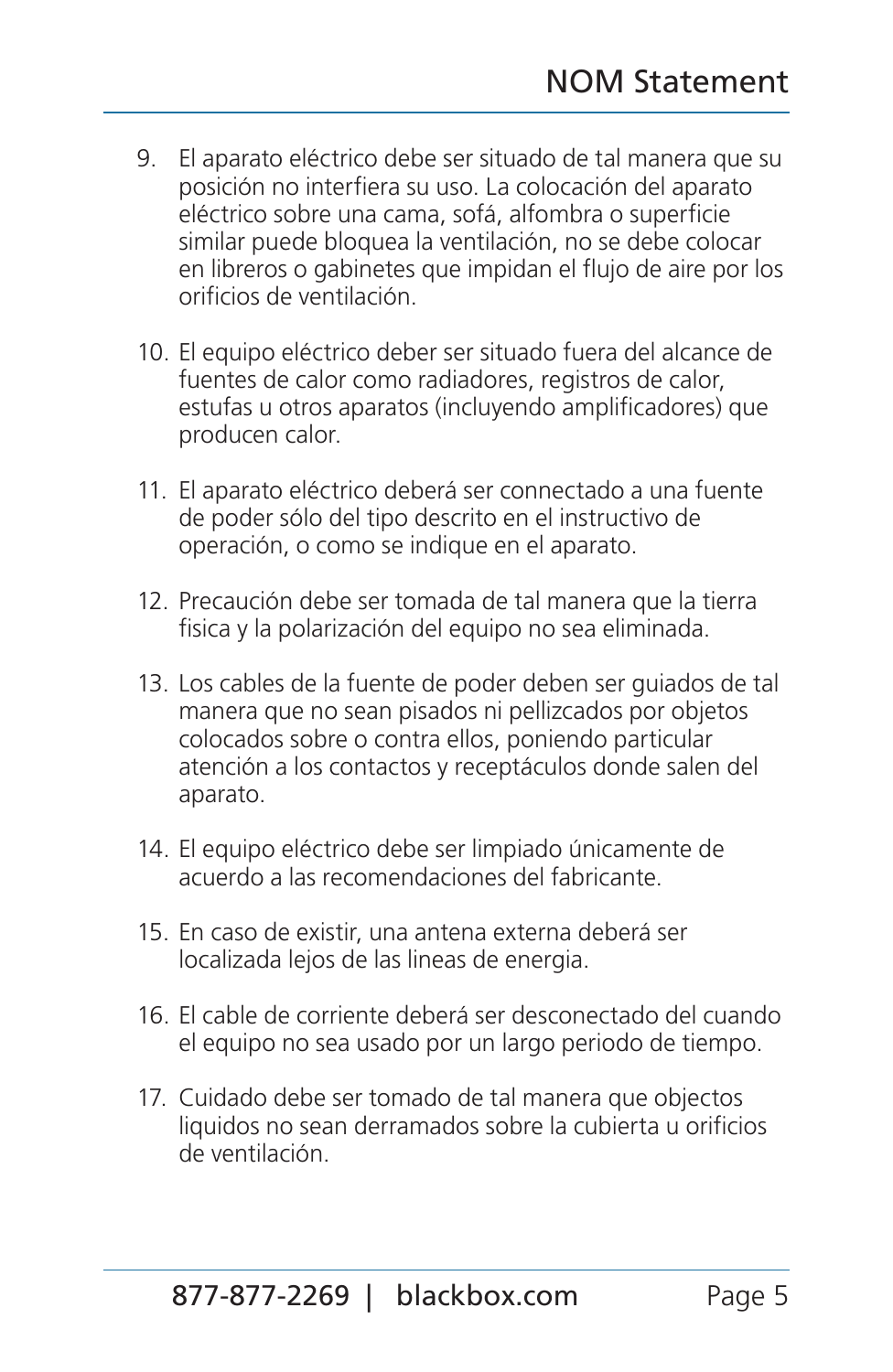- 18. Servicio por personal calificado deberá ser provisto cuando:
	- A: El cable de poder o el contacto ha sido dañado; u
	- B: Objectos han caído o líquido ha sido derramado dentro del aparato; o
	- C: El aparato ha sido expuesto a la lluvia; o
	- D: El aparato parece no operar normalmente o muestra un cambio en su desempeño; o
	- E: El aparato ha sido tirado o su cubierta ha sido dañada.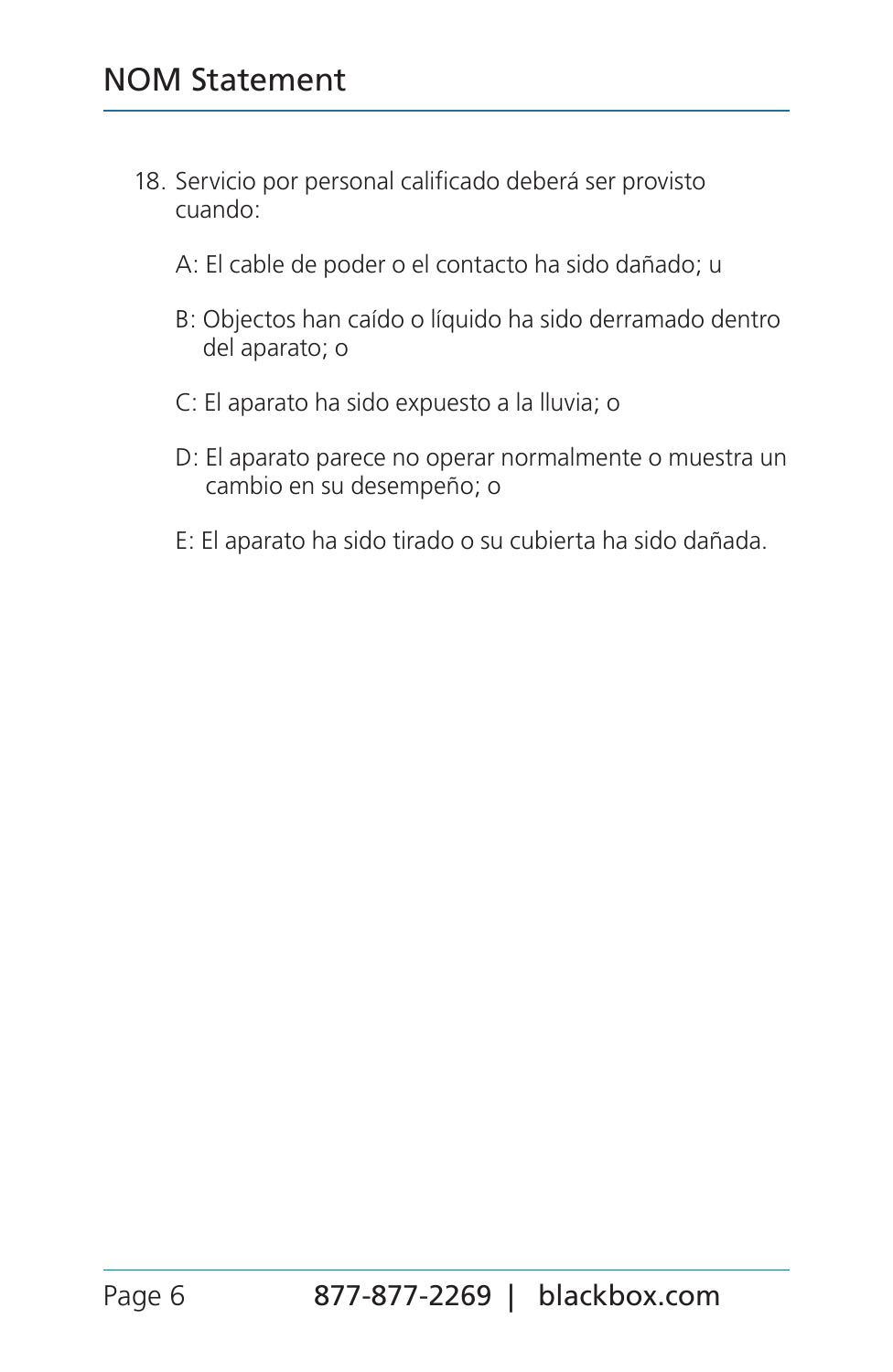# Table of Contents

| 21<br>22<br>23<br>2.4 |                                                                                                 |  |
|-----------------------|-------------------------------------------------------------------------------------------------|--|
| 3.1<br>3.2<br>3.3     | Connecting the Switch to PCs, Servers, and Other<br>Connecting the Switch to a Switch or Hub 13 |  |
|                       |                                                                                                 |  |
|                       |                                                                                                 |  |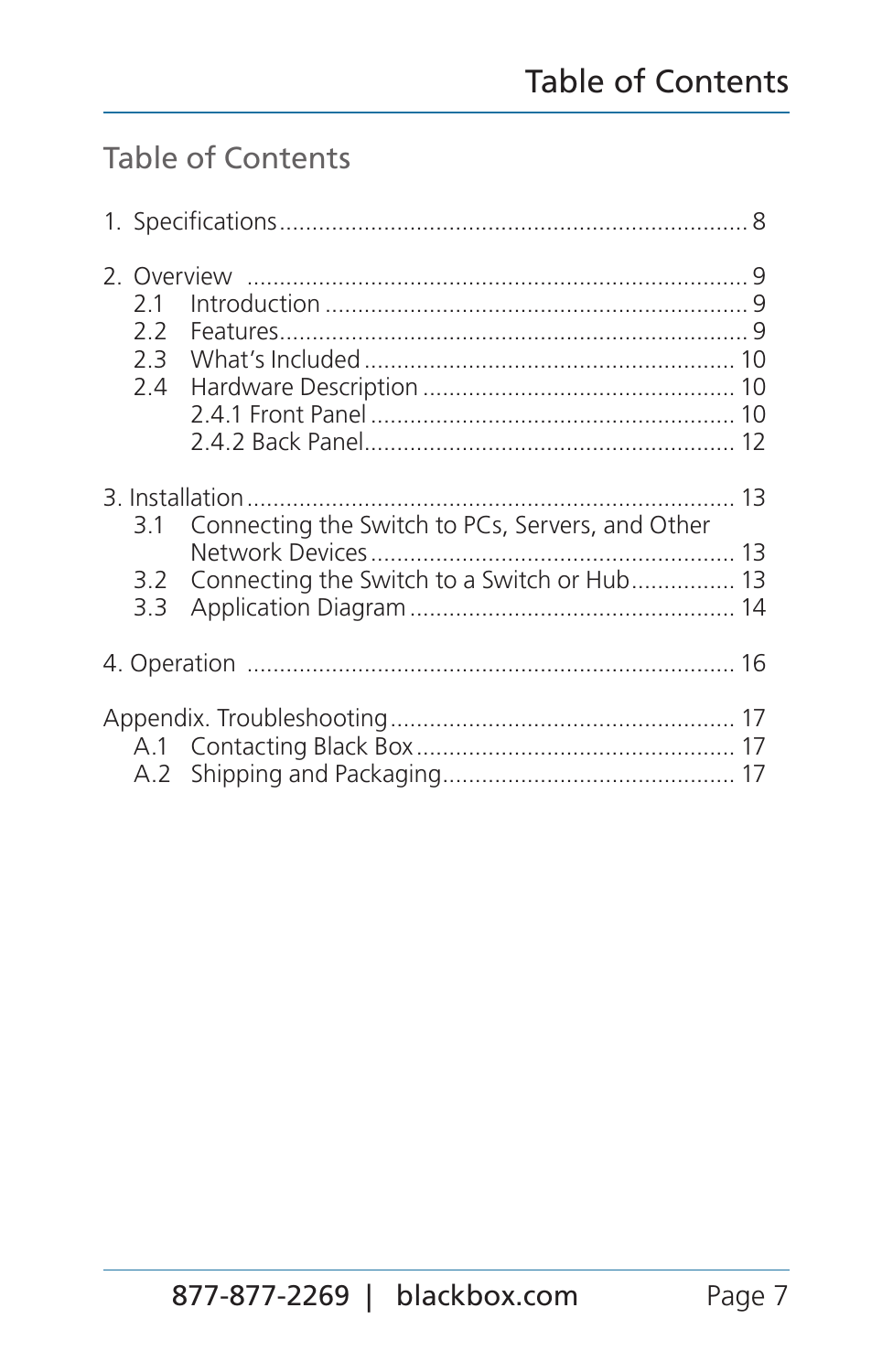#### 1. Specifications

Approvals — FCC Class A, CE Buffer Memory — RAM: 3.5 MB per device Filtering/Forwarding Rate — 10-Mbps ports: 14,880 pps, 100-Mbps ports: 148,800 pps, 1000-Mbps ports: 1,488,000 pps Flow Control — Full-duplex mode: IEEE 802.3x; Half-duplex mode: Backpressure JUMBO Frames — Supports 9 KB MAC Address — 8K MAC addresses Network Transmission Media — 10BASE-T CAT3, 4, or 5 UTP/STP; 100BASE-TX CAT5 UTP/STP; 1000BASE-T CAT5 UTP/STP Standards Compliance — IEEE 802.3 10BASE-T; IEEE 802.3u 100BASE-TX and IEEE 802.3ab 1000BASE-T copper over Ethernet Connectors — (8) integrated RJ-45 ports (10-/100-/ 1000-Mbps) Indicators — (17) LEDs: (1) Power, (8) 1000M, (8) Link/Act. Temperature Tolerance — Operating: 32 to 104° F (0 to 40° C); Storage: -4 to +194° F (-20 to +90° C) Relative Humidity — 10–90%, noncondensing Power — Input: 100–240 VAC, 50–60 Hz; Consumption: 15 W (max.) Size — 1.7"H x 4.8"W x 8.9"D (4.4 x 12.3 x 22.8 cm) Weight — 2 lb. (0.9 kg)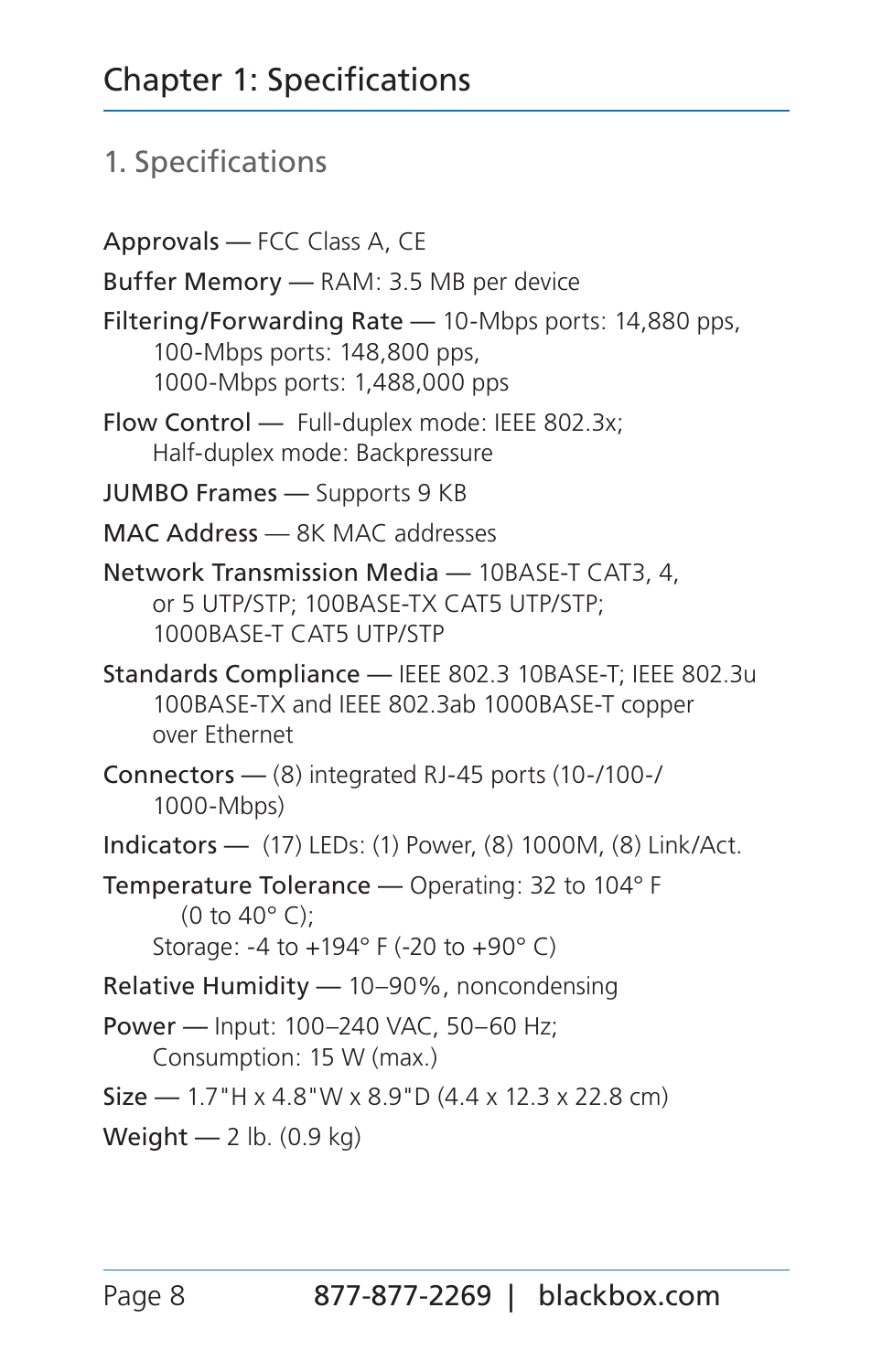## 2. Overview

#### 2.1 Introduction

The Switch provides eight 10-/100-/1000-Mbps RJ-45 ports. It was designed for easy installation and high performance in an environment where traffic on the network and the number of users increase continuously. With its Gigabit chip set, the 9" Gigabit Ethernet Switch can fully support the highest speed even when fully loaded and running in full-duplex mode.

The switch also provides automatic crossover detection functionality on each port. It's easy to uplink to another switch without crossover cable.

This quiet switch operates without a fan.

The compact rigid desktop size was specifically designed for Remote Office and Branch Office (ROBO) and medium to large workgroups. You can install the switch where space is limited. It provides smooth network migration and easy upgrades to network capacity. The 9" size can be rackmounted on a 10" or 19" cabinet.

#### 2.2 Features

- Complies with the IEEE 802.3 Ethernet, IEEE 802.3u Fast Ethernet and IEEE 802.3ab Gigabit Ethernet standards.
- Provides eight 10-/100-/1000-Mbps Gigabit switching ports.
- Performs full wire-speed switching with Head of Line (HOL) blocking prevention.
- Provides non-blocking and non-head-of-line blocking full wire-speed forwarding.
- Supports store-and-forward operation.
- Has embedded 3.5 MB SRAM for packet buffer.
- Supports 9 KB JUMBO frames.
- Provides 8sK MAC address entry.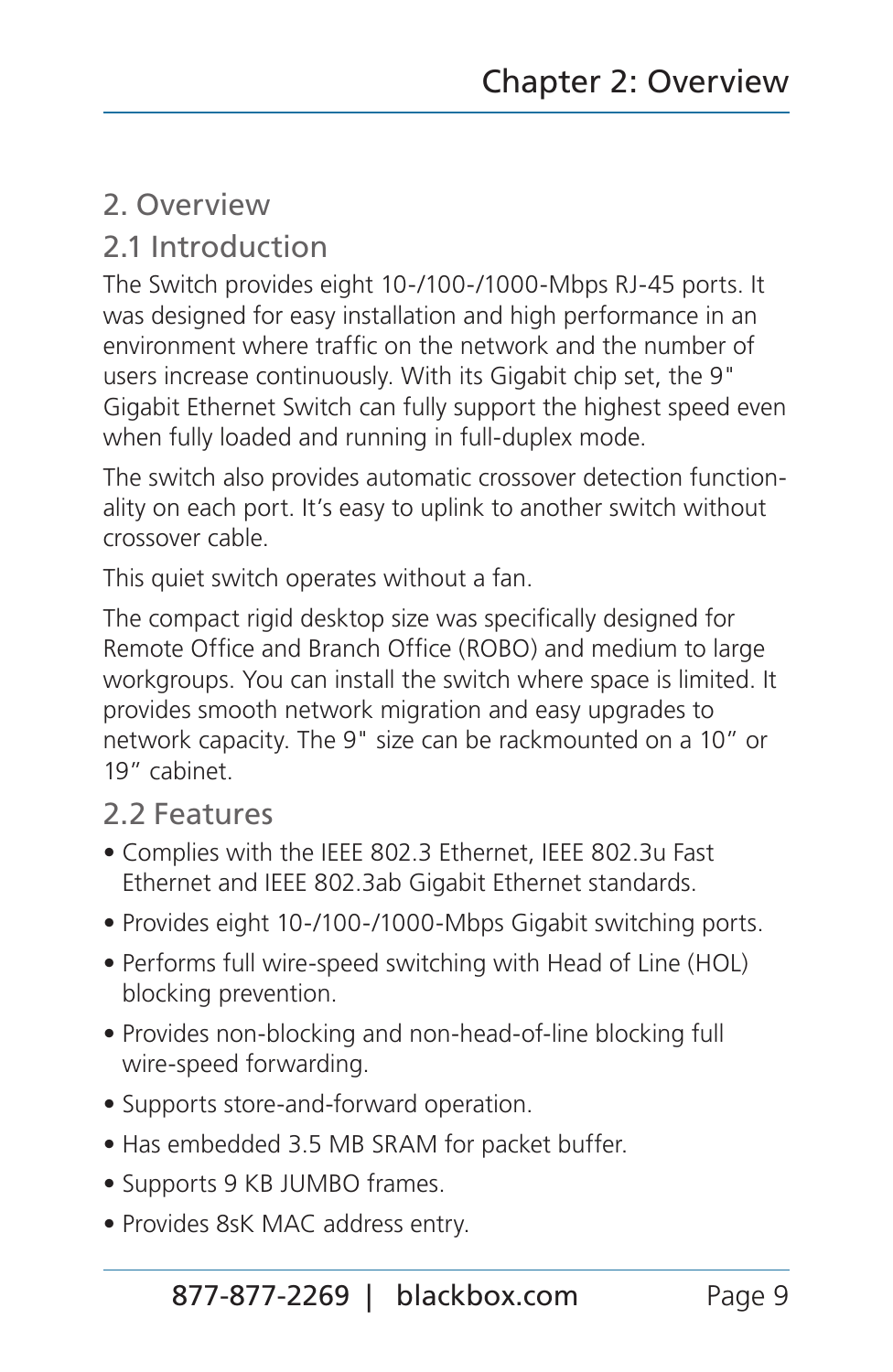- Supports broadcast storm filtering.
- All ports provide Auto-Negotiation and Auto-MDI/MDI-X functions.
- Supports flow control: backpressure for half-duplex and IEEE 802.3x for full-duplex mode
- Includes (17) LEDs: (1) Power, (8) 1000M, and (8) Link/Act.
- Configurable to 10-Mbps full-/half-duplex, 100-Mbps full-/ half-duplex and 1000-Mbps full-/half-duplex for each port.
- 9" inch compact size, rackmountable to 10" and 19" with bracket.

## 2.3 What's Included

Your package should contain the following items. If anything is missing or damaged, contact Black Box Technical Support at 724-746-5500 or info@blackbox.com.

- (1) 8-Port Gigabit Unmanaged Switch
- (1) AC power cord
- (2) 19" rackmounting brackets
- This user's manual
- 2.4 Hardware Description
- 2.4.1 Front Panel

Figure 2-1 shows the front panel of the switch. Table 2-1 describes its components.



Figure 2-1. Front panel.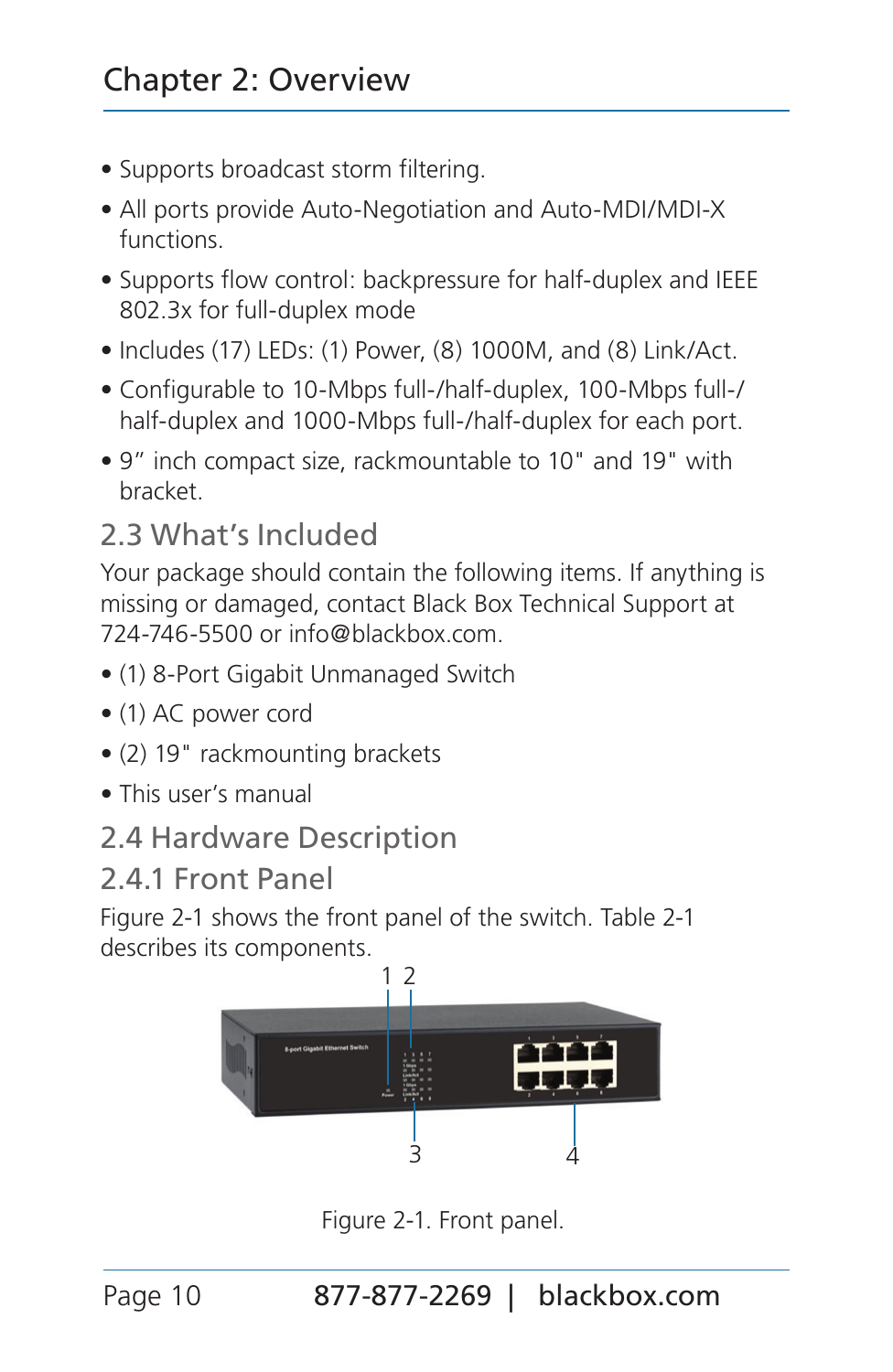| Number | Name                              | Description                                                                                                                                           |  |
|--------|-----------------------------------|-------------------------------------------------------------------------------------------------------------------------------------------------------|--|
| 1      | Power I FD                        | Lights when power to<br>the unit is on.                                                                                                               |  |
| 2      | (8) 1000M<br>I FDs                | On when port is<br>operating at 1000<br>Mbps. Off when port<br>is operating at 10 or<br>100 Mbps.                                                     |  |
| 3      | (8) Link/Act.<br>I FDs            | On when there is a<br>valid link to the<br>corresponding port.<br>Flashing when data is<br>activating.                                                |  |
| 4      | $(8)$ RJ-45<br>switching<br>ports | Link to 10BASE-T,<br>100BASE-TX, and<br>1000BASE-T devices.<br>Automatically sense<br>10/100/1000M speed<br>and negotiate full-/<br>half-duplex mode. |  |

Table 2-1. Front panel components.

*NOTE: For more information about the LED indicators, go to Chapter 4, Operation.*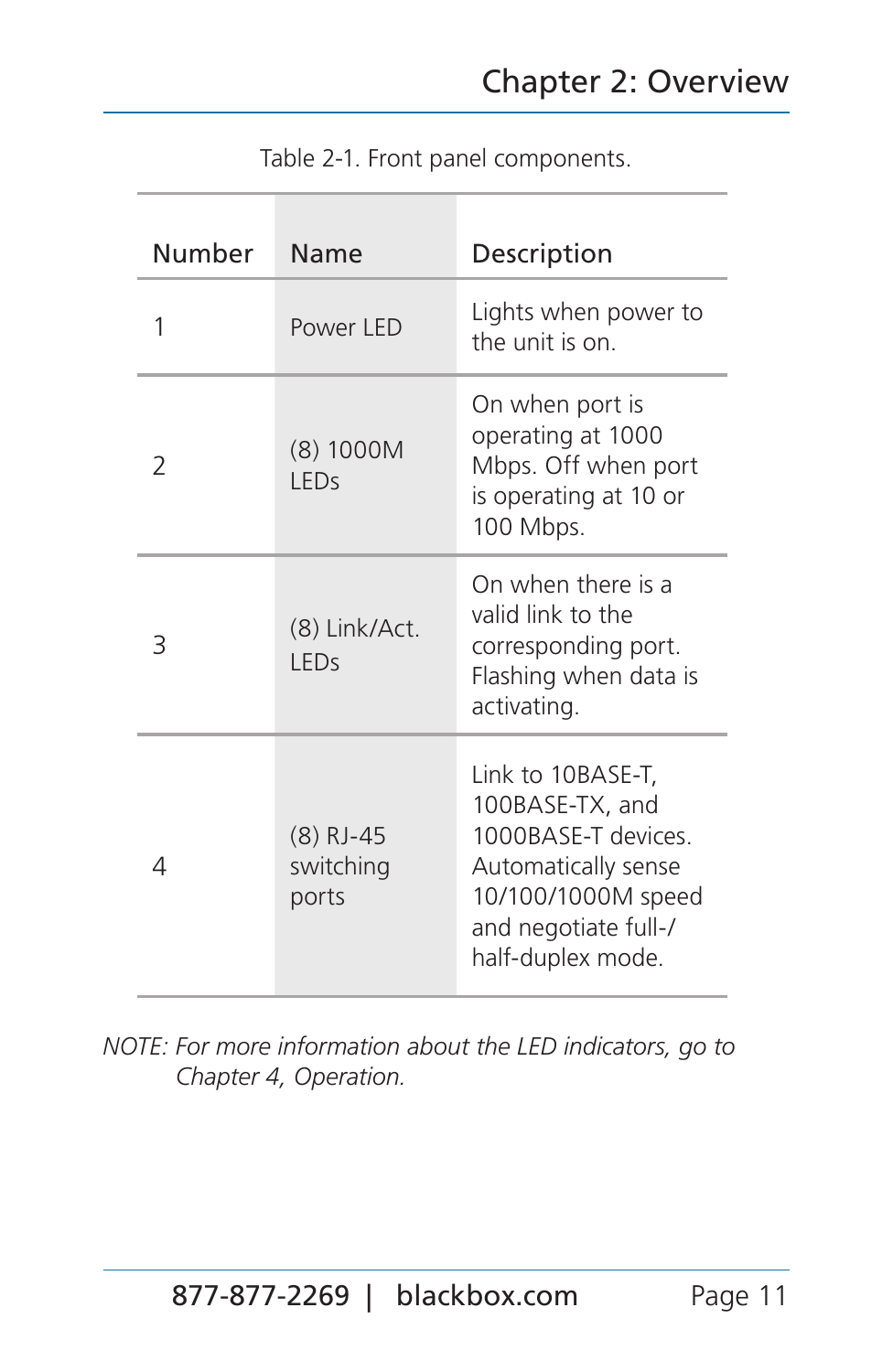#### 2.4.2 Back Panel

Figure 2-2 shows the back panel of the switch. Table 2-2 describes its components.



Figure 2-2. Back panel.

Table 2-2. Back panel components.

| Number | Name                  | Description                                                |  |
|--------|-----------------------|------------------------------------------------------------|--|
| 5      | 3-prong<br>receptacle | Insert 90-240-VAC.<br>50-/60-Hz power<br>supply cord here. |  |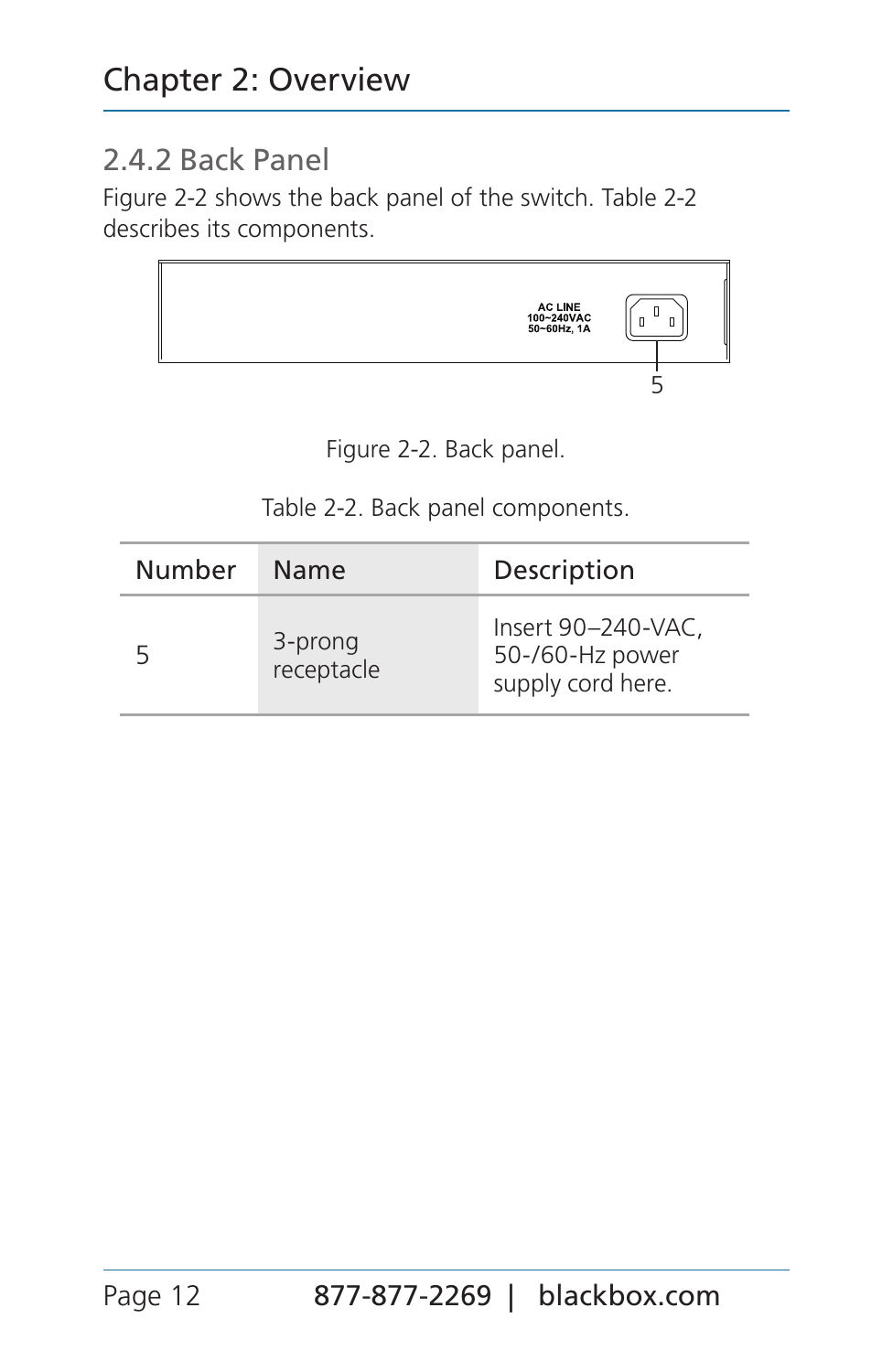### 3. Installation

3.1 Connecting the Switch to PCs, Servers, and Other Network Devices

Use straight-through twisted-pair cable (CAT5) to connect the Switch to PCs, servers, and other network devices. See Figure 3-1.



Figure 3-1. Connecting to PCs, servers, and other network devices.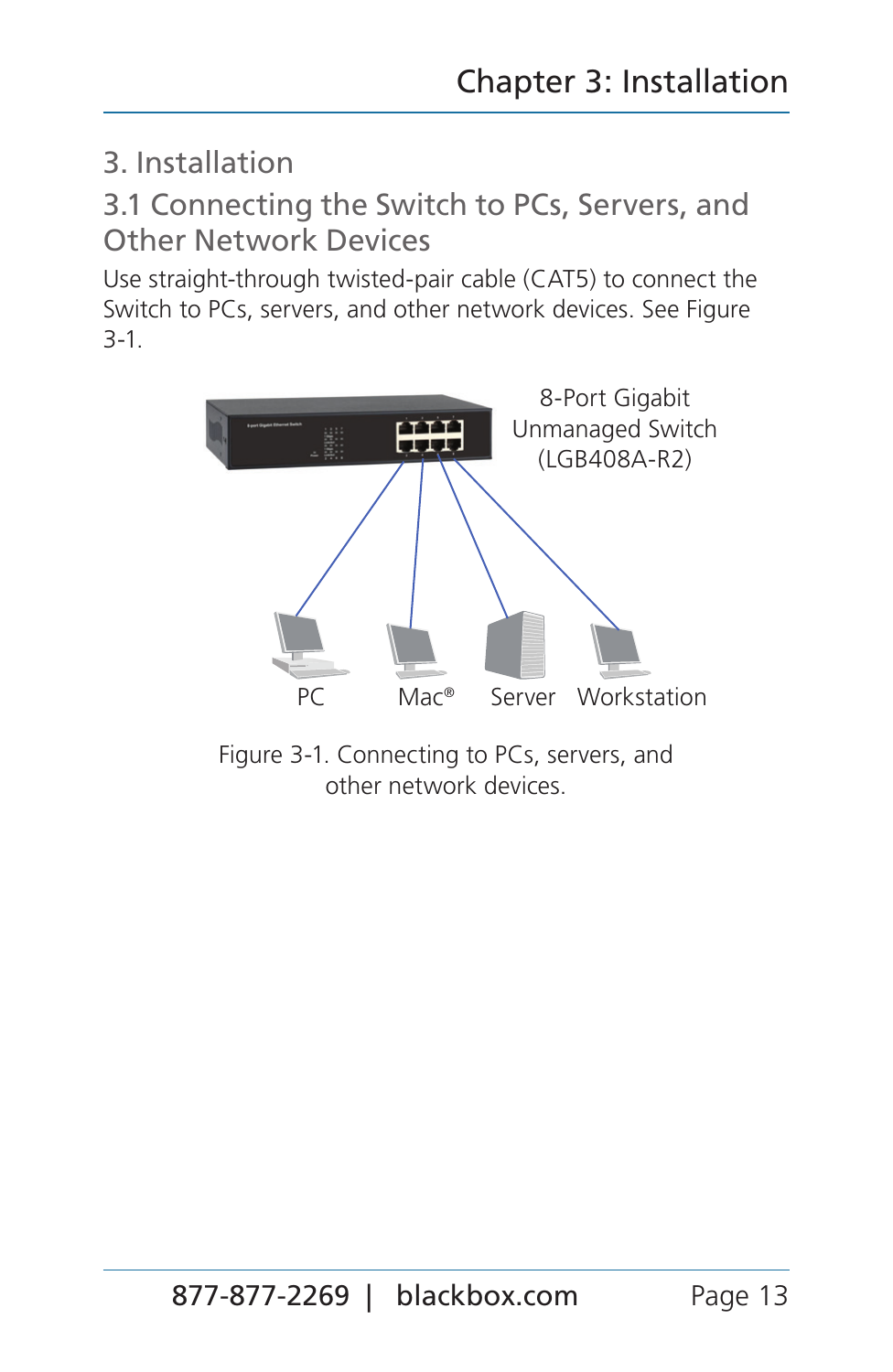# 3.2 Connecting the Switch to a Switch or a Hub

Use the straight-through twisted-pair cable to connect the switch to another switch or hub on the uplink port.



Figure 3-2. Connecting the switch to a switch or hub.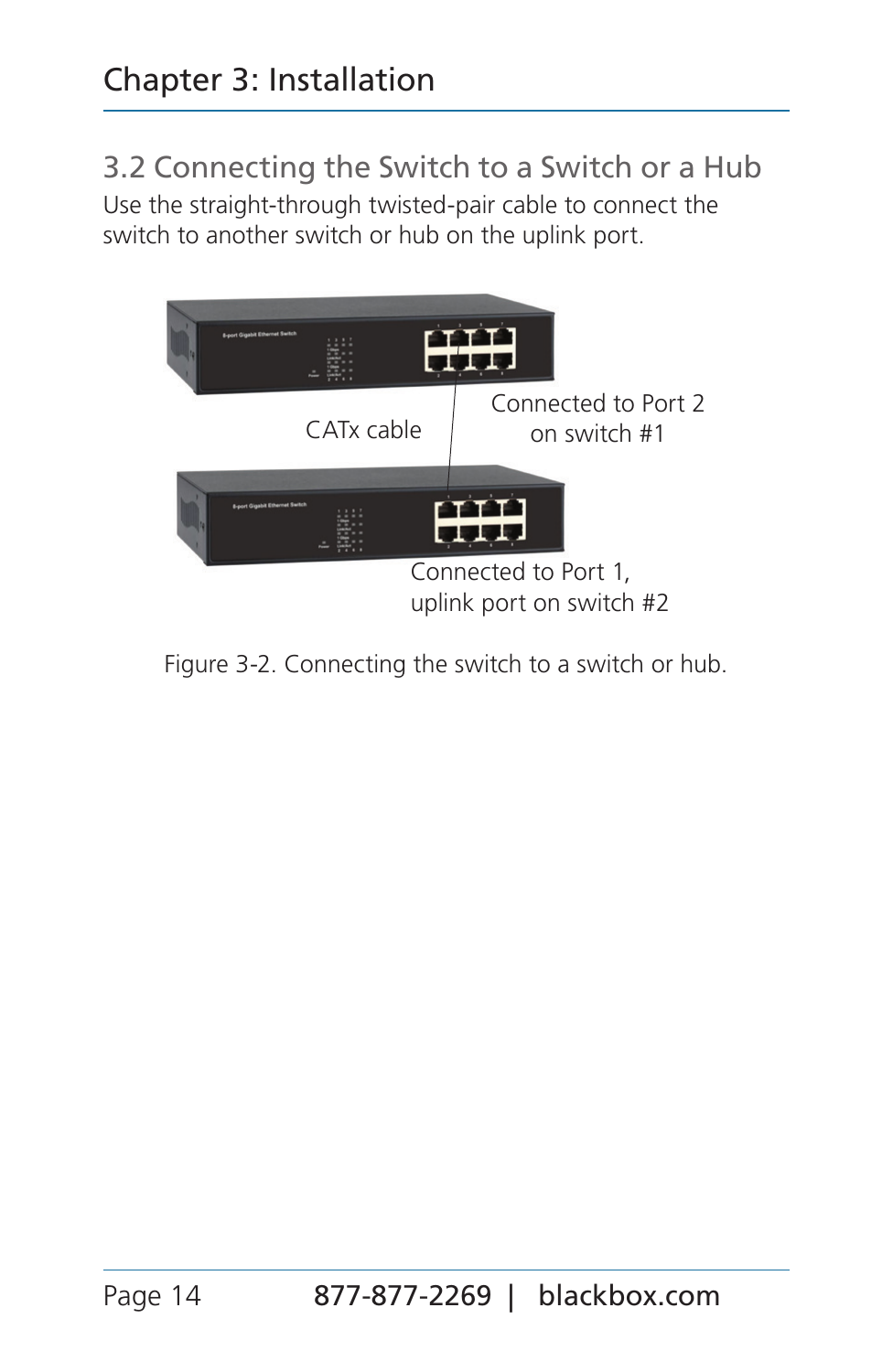

Figure 3-3. Typical application.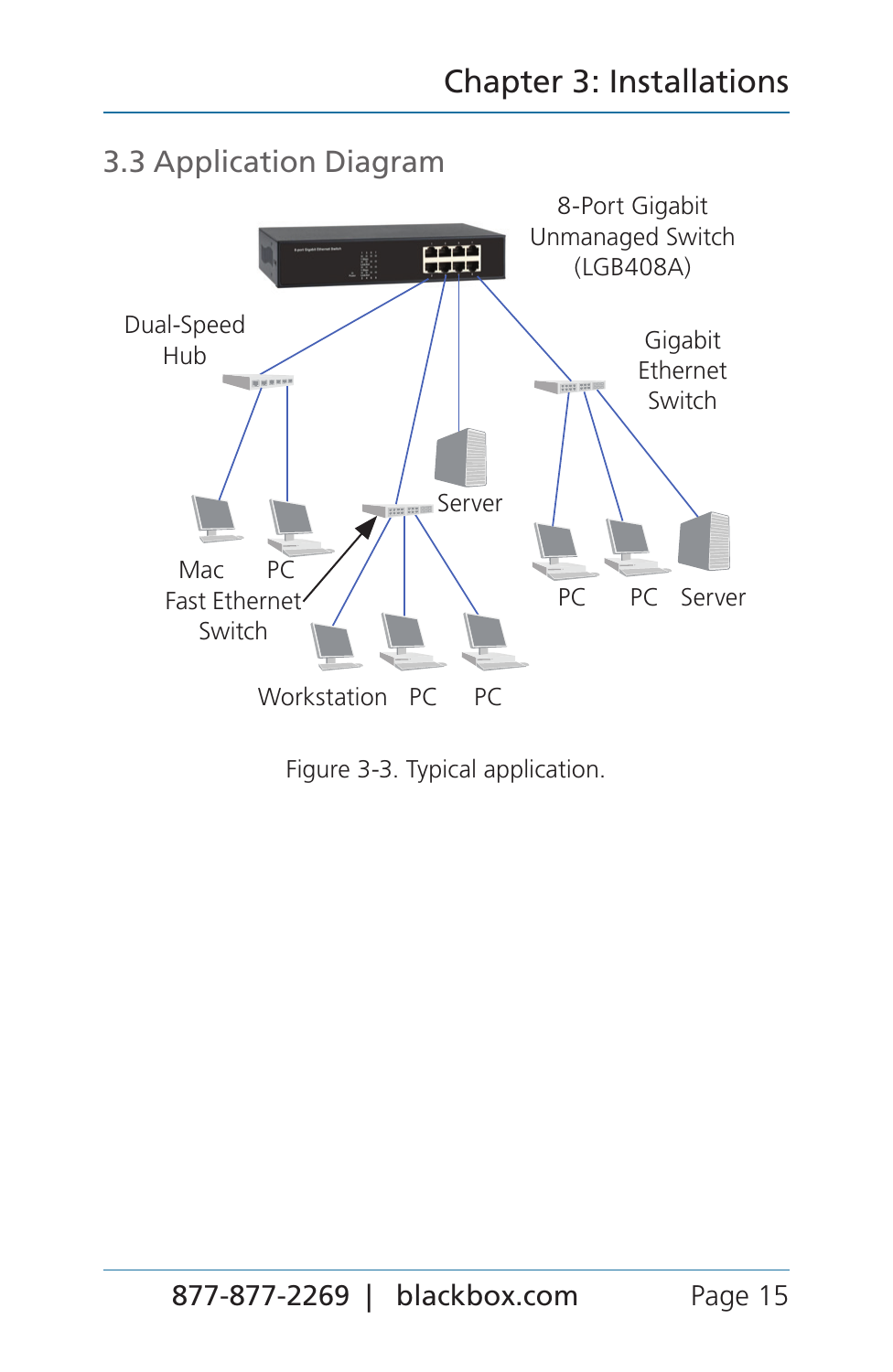## 4. Operation

Figure 4-1 shows the LEDs on the switch's front panel. Table 4-1 describes their functions.



Figure 4-1. LEDs on front panel of switch.

|  |  |  | Table 4-1. Front panel indicators. |
|--|--|--|------------------------------------|
|--|--|--|------------------------------------|

| Number        | I FDs                                | Status   | Description                        |
|---------------|--------------------------------------|----------|------------------------------------|
| 1             | (1) Power<br>I FD                    | ΩN       | Power is on                        |
|               | $8(1-8)$<br>1000-Mbps<br><b>LEDS</b> | ON       | Link is running at<br>1000 Mbps.   |
| $\mathcal{P}$ |                                      | OFF      | Link is running at<br>10/100 Mbps. |
|               | $8(1-8)$<br>Link/Act.                | ΩN       | Link is established.               |
| Β             |                                      | Flashing | Data is activating.                |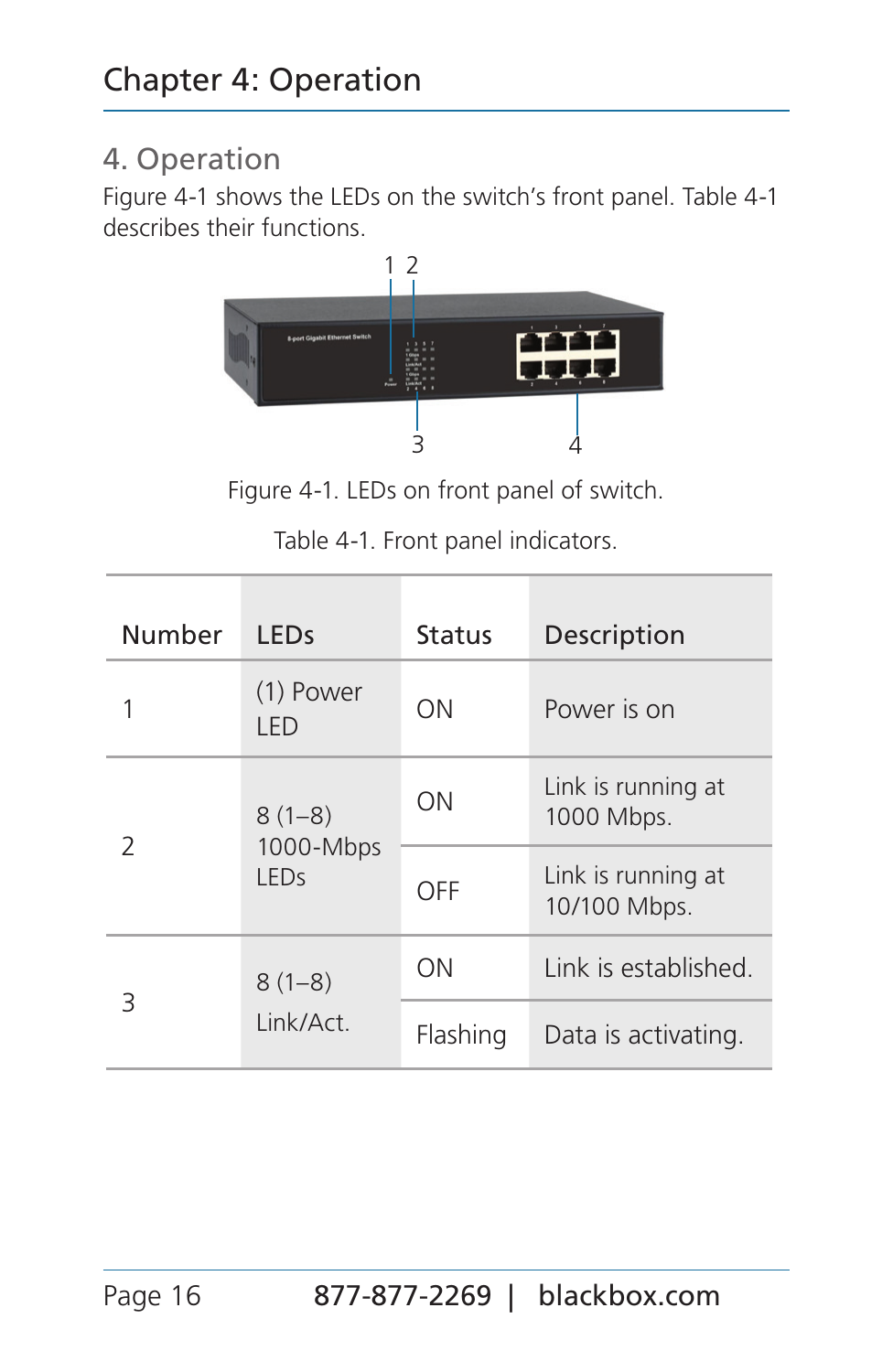## Appendix. Troubleshooting

### A.1 Contacting Black Box

If you determine that your 8-Port Gigabit Unmanaged Switch is malfunctioning, do not attempt to alter or repair the unit. It contains no user-serviceable parts. Contact Black Box Technical Support at 724-746-5500 or info@blackbox.com.

Before you do, make a record of the history of the problem. We will be able to provide more efficient and accurate assistance if you have a complete description, including:

- the nature and duration of the problem.
- when the problem occurs.
- the components involved in the problem.
- any particular application that, when used, appears to create the problem or make it worse.

## A.2 Shipping and Packaging

If you need to transport or ship your 8-Port Gigabit Unmanaged Switch:

- Package it carefully. We recommend that you use the original container.
- If you are returning the unit, make sure you include everything you received with it. Before you ship for return or repair, contact Black Box to get a Return Authorization (RA) number.